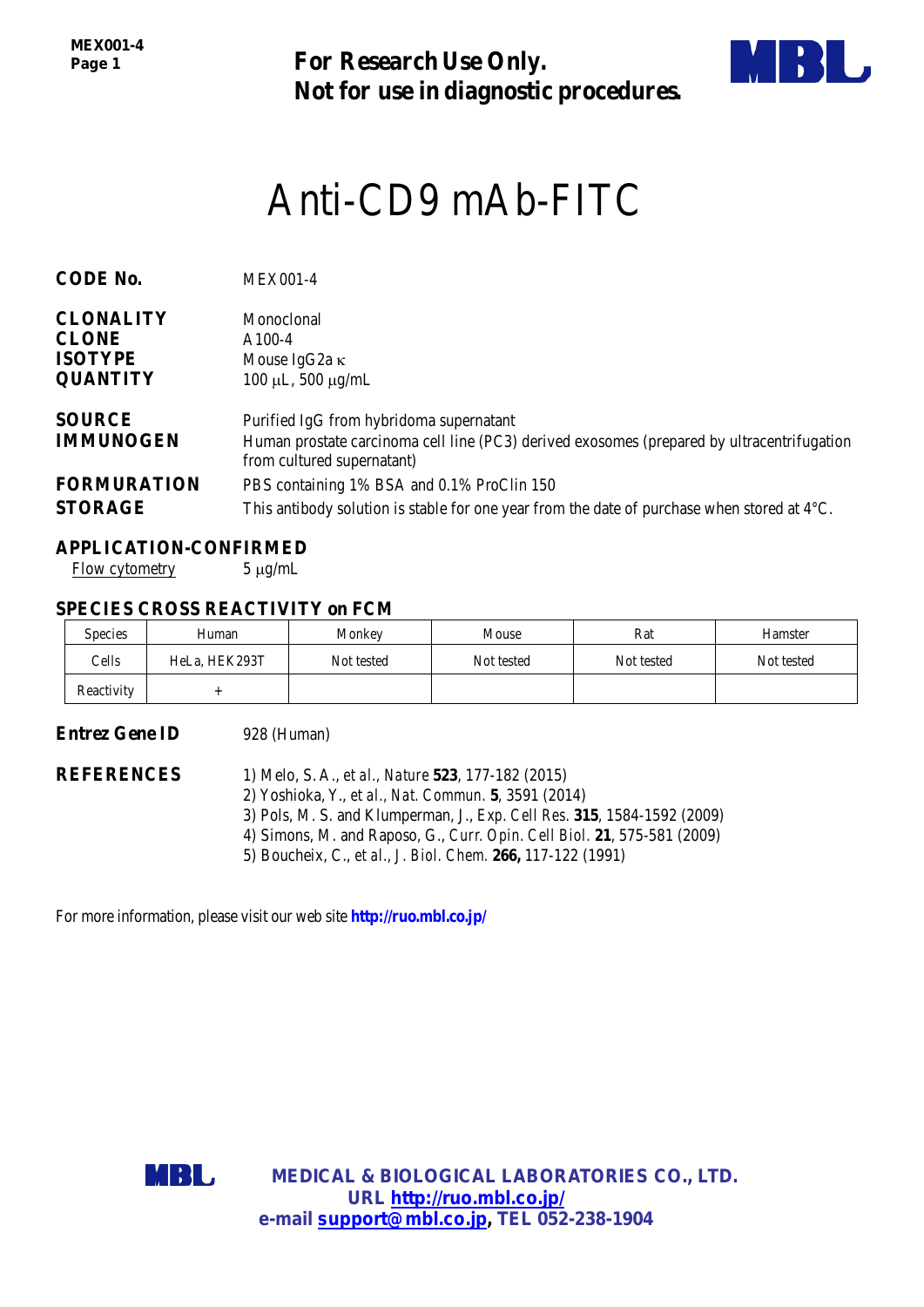# **RELATED PRODUCTS**

| Antibodies                        |                                                                      |
|-----------------------------------|----------------------------------------------------------------------|
| <b>MEX001-3</b>                   | Anti-CD9 mAb (A100-4)                                                |
| <b>MEX001-4</b>                   | Anti-CD9 mAb-FITC (A100-4)                                           |
| <b>MEX001-6</b>                   | Anti-CD9 mAb-Biotin (A100-4)                                         |
| <b>MEX002-3</b>                   | Anti-CD63 (LAMP-3) mAb (C047-1)                                      |
| <b>MEX002-4</b>                   | Anti-CD63 (LAMP-3) mAb-FITC (C047-1)                                 |
| <b>MEX002-6</b>                   | Anti-CD63 (LAMP-3) mAb-Biotin (C047-1)                               |
| <b>MEX003-3</b>                   | Anti-CD81 (TAPA1) mAb (A103-10)                                      |
| <b>MEX003-4</b>                   | Anti-CD81 (TAPA1) mAb-FITC (A103-10)                                 |
| <b>MEX003-6</b>                   | Anti-CD81 (TAPA1) mAb-Biotin (A103-10)                               |
| <b>MEX004-6</b>                   | Anti-EpCAM mAb-Biotin (B8-4)                                         |
| $D252-3$                          | Anti-CD9 (Human) mAb (10H6)                                          |
| D <sub>252</sub> -5               | Anti-CD9 (Human) mAb-PE (10H6)                                       |
| D <sub>131</sub> -3               | Anti-CD9 (Mouse) mAb (JF9)                                           |
| D <sub>131</sub> -4               | Anti-CD9 (Mouse) mAb-FITC (JF9)                                      |
| D <sub>263</sub> -3               | Anti-CD63 (LAMP-3) (Mouse) mAb (R5G2.1)                              |
| D082-3                            | Anti-CD151 (SFA-1) (Human) mAb (SFA1.2B4)                            |
| D <sub>0</sub> 82-5               | Anti-CD151 (SFA-1) (Human) mAb-PE (SFA1.2B4)                         |
| D050-3                            | Anti-CD29 (Integrin <sup>2</sup> 1) (Human) mAb (AG89)               |
| D <sub>050</sub> -5               | Anti-CD29 (Integrin <sup>2</sup> 1) (Human) mAb-PE (AG89)            |
| D <sub>276</sub> -3               | Anti-CD36 (GPIV) (Human) mAb (GS95)                                  |
| D <sub>276</sub> -A <sub>48</sub> | Anti-CD36 (GPIV) (Human) mAb<br>-Alexa Fluor <sup>®</sup> 488 (GS95) |
| D <sub>276</sub> -A <sub>64</sub> | Anti-CD36 (GPIV) (Human) mAb<br>-Alexa Fluor® 647 (GS95)             |
| D <sub>269</sub> -3               | Anti-EpCAM (CD326) (Mouse) mAb (2-17-F1)                             |
| M076-4                            | Mouse IgG2a (isotype control)-FITC (6H3)                             |

#### <u>Kits</u>

| $EX-C9-SP$     | ExoCap™ CD9 Kit for Serum Plasma                 |
|----------------|--------------------------------------------------|
| $EX-C63-SP$    | ExoCap™ CD63 Kit for Serum Plasma                |
| EX-C81-SP      | ExoCap™ CD81 Kit for Serum Plasma                |
|                | EX-EPC-SP ExoCap™ EpCAM Kit for Serum Plasma     |
|                | EX-COM-SP ExoCap™ Composite Kit for Serum Plasma |
| MEX-SA         | $ExoCap^{TM}$ Streptavidin Kit                   |
| <b>MEX-E</b>   | ExoCap™ Nucleic Acid Elution Buffer              |
| <b>MEX1001</b> | ExoDiluent for Immunoassay                       |
|                |                                                  |

Other related antibodies and kits are also available. Please visit our website at<http://ruo.mbl.co.jp/>